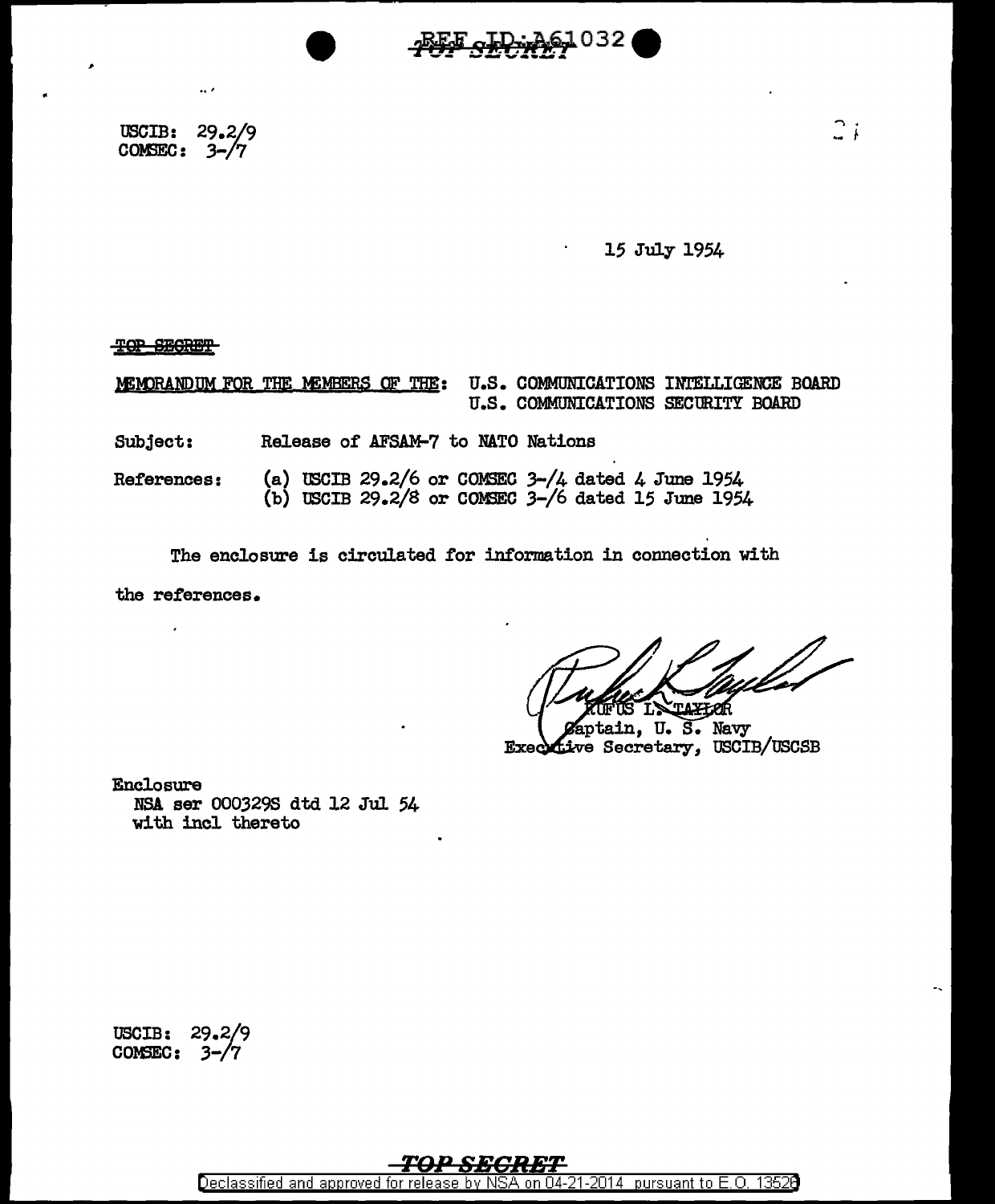

NATIONAL SECURITY AGENCY WASHINGTON 25, D.C.

Serial: 0003298

12 Jul 1954

TOP SECRET

MEMORANDUM FOR THE EXECUTIVE SECRETARY, USCSB

SUBJECT: Release of AFSAM 7 to NATO Nations

1. The inclosure, copy of NSA Memorandum, Serial 0003018, subject as above, 24 June 1954, prepared and sent in accordance with COMSEC  $3-\frac{1}{6}$ , is forwarded for the information of the members of USCSB am USCIB.

2. It is pointed out that, in addition to the UX-tB arrangements referred to in paragraph *3* of COM3EC 3-/4, it was further stated "the loan would have to be accomplished through the medium of the normal procedures for obtaining material under the Mutual Defense Assistance Program."

FOR THE DIRECTOR:

(Signed) . D. M. AGNEW Captain, 'IE Navy Deputy Chief of Staff

Incl: a/s

## ro,n *SECRET*